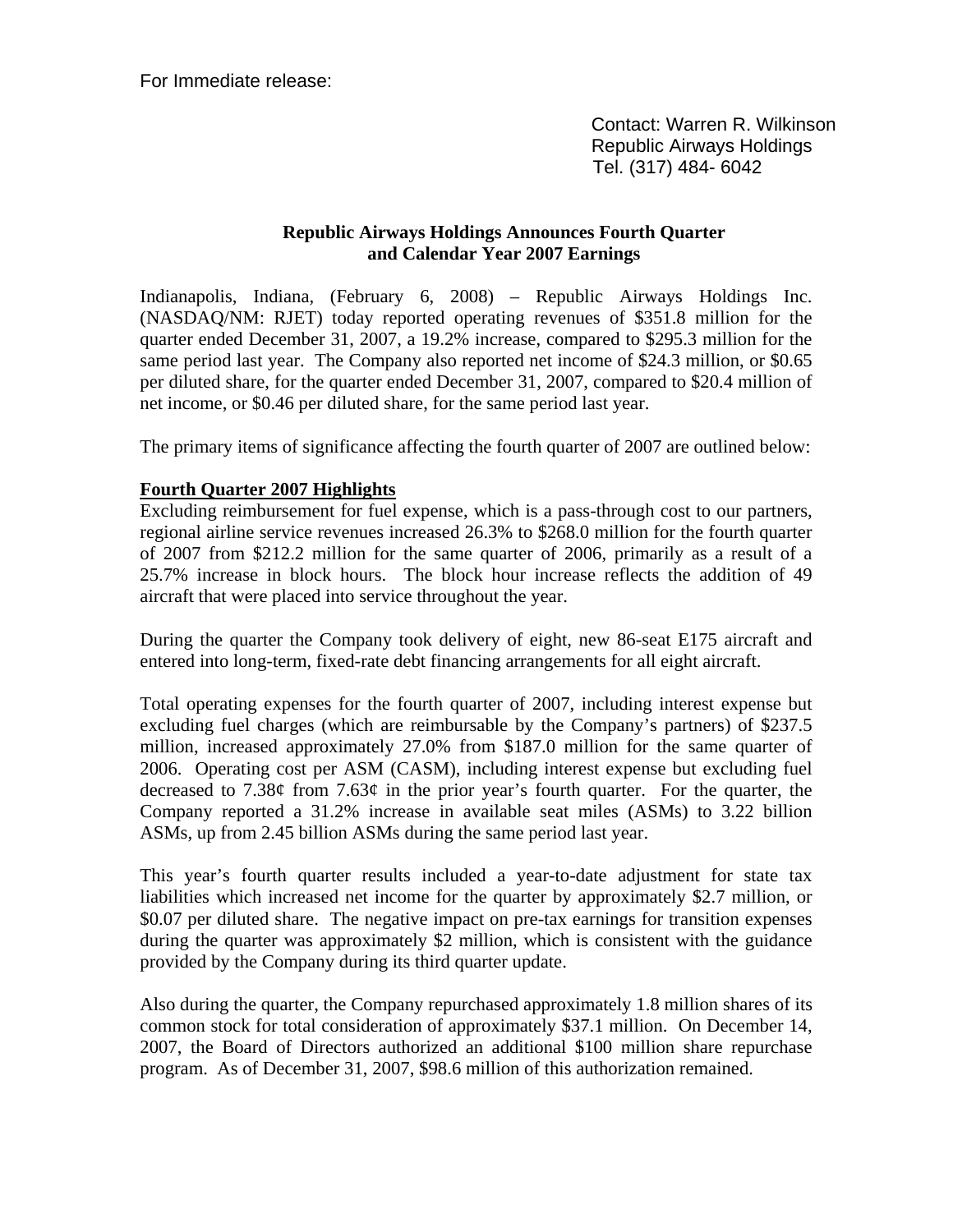# **Full Year 2007 Highlights**

For the full year ended December 31, 2007, operating revenues increased 13.1% to \$1.29 billion, compared to \$1.14 billion for the same period last year. Excluding reimbursement for fuel expense, which is a pass-through cost to our partners, regional airline services revenues increased 23.4% to \$978.0 million for 2007 from \$792.7 million for 2006, primarily as a result of a 22.1% increase in block hours. The Company also reported net income of \$82.8 million for 2007, or \$2.02 per diluted share.

The impact on 2007 pre-tax earnings for transition expenses, which include unreimbursed aircraft costs, increased pilot training expenses, and forgone profits on the Company's reduced scheduled operations during the year, was approximately \$19 million.

The Company increased its operating fleet to 219 aircraft as of December 31, 2007, from 171 as of December 31, 2006. Forty-nine aircraft were placed into service during the year and one aircraft was removed from charter service and subleased offshore.

During the year the Company repurchased over seven million shares of its common stock for total consideration of \$142.4 million. This reduction in basic shares, coupled with the cancellation of over 3.4 million warrants as a result of amending the Company's Delta agreements, reduced the Company's diluted share count for the fourth quarter of 2007 by more than 15% from the fourth quarter of 2006.

Total ASMs for 2007 increased 25.7% from 2006 to 11.5 billion and block hours increased 22.1% from 2006 to almost 680,000 in 2007. Operating cost per ASM (CASM), including interest expense but excluding fuel decreased to 7.58¢ in 2007 from 7.61¢ in 2006.

### **Balance Sheet Information**

At December 31, 2007, the Company had \$164.0 million in cash and marketable securities compared to \$195.5 million as of December 31, 2006. The Company's longterm debt increased to \$1.91 billion as of December 31, 2007, compared to \$1.57 billion at December 31, 2006. The Company has significant long-term lease obligations that are classified as operating leases and are not reflected as liabilities on the Company's consolidated balance sheets. At a 7.0% discount factor, the present value of these lease obligations was approximately \$777 million as of December 31, 2007.

# **Corporate Information**

Republic Airways Holdings, the 2008 Air Transport World's Regional Airline of the Year, based in Indianapolis, Indiana, is an airline holding company that owns Chautauqua Airlines, Republic Airlines and Shuttle America. The airlines offer scheduled passenger service on over 1,250 flights daily to 119 cities in 38 states, Canada, Mexico and Jamaica through airline services agreements with six U.S. airlines. All of the airlines' flights are operated under their airline partner brand, such as AmericanConnection, Continental Express, Delta Connection, Frontier Airlines, United Express and US Airways Express. As of December 31, 2007, the airlines employed approximately 4,700 aviation professionals and operated 219 regional jets. For more information on Republic Airways please visit our website at www.rjet.com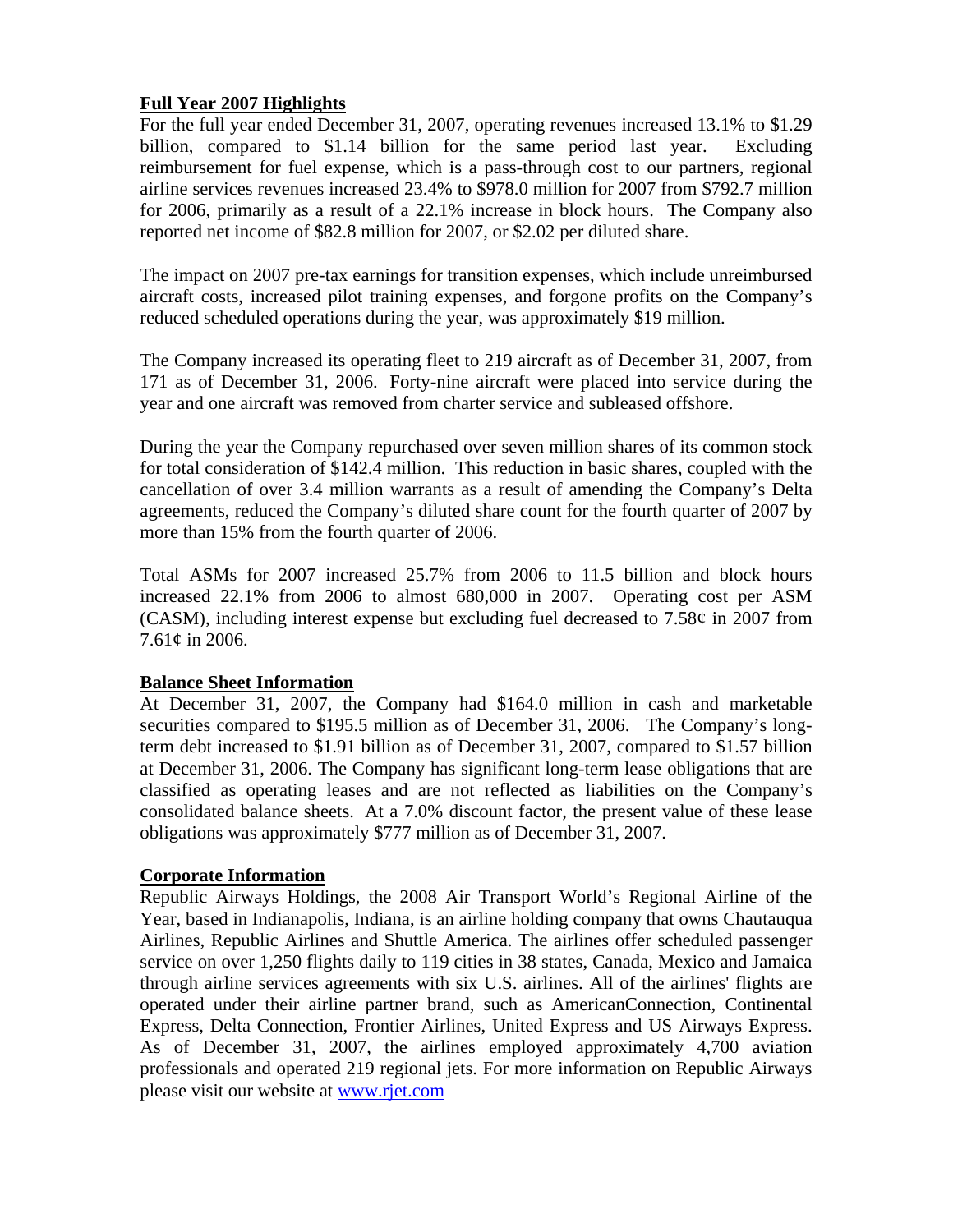The Company will conduct a telephone briefing to discuss its fourth quarter results tomorrow morning at 10:30 a.m. EST. A live Webcast of this briefing will be available online at www.rjet.com - investor relations. This call is being webcast by Thomson/CCBN and can be accessed at Republic Airways Holdings website at www.rjet.com. For those wishing to participate please call 866-831-6247 and for international calls please dial 617-213-8856, the password is 36047516. To listen to a telephone replay of the webcast please call 888-286-8010 and the password is 74680052. For international telephone replay please call 617-801-6888 and use the same password. The replay will be available February 7, 2008 at 12:30 pm until March 7, 2008.

# **Additional Information**

In addition to historical information, this release contains forward-looking statements. Republic Airways may, from time-to-time, make written or oral forward-looking statements within the meaning of the Private Securities Litigation Reform Act of 1995. Such statements encompass Republic Airways' beliefs, expectations, hopes or intentions regarding future events. Words such as "expects," "intends," "believes," "anticipates," "should," "likely" and similar expressions identify forward-looking statements. All forward-looking statements included in this release are made as of the date hereof and are based on information available to Republic Airways as of such date. Republic Airways assumes no obligation to update any forward-looking statement. Actual results may vary, and may vary materially, from those anticipated, estimated, projected or expected for a number of reasons, including, among others, the risk factors disclosed in the Company's most recent filing with the Securities and Exchange Commission.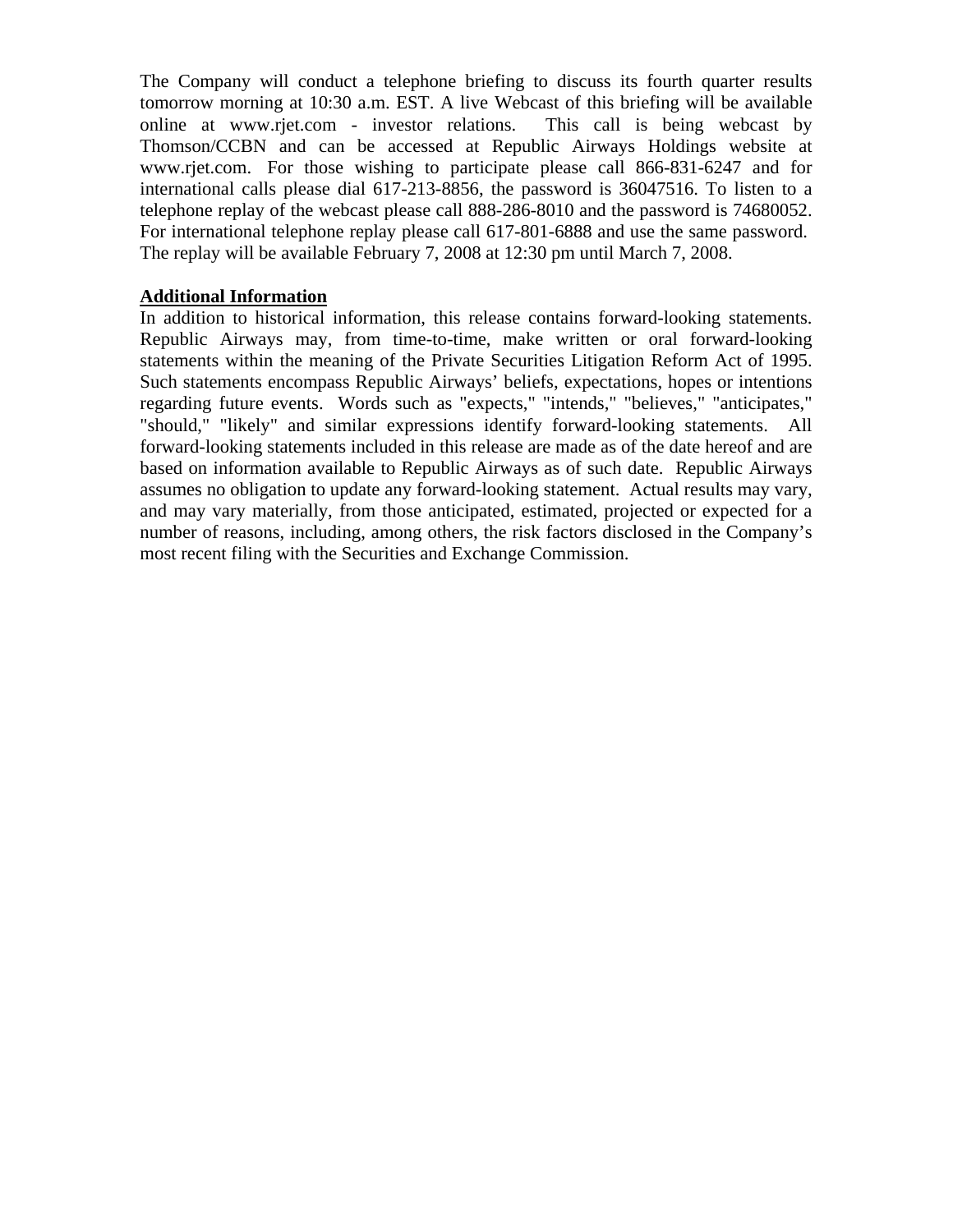# **REPUBLIC AIRWAYS HOLDINGS INC. AND SUBSIDIARIES CONSOLIDATED STATEMENTS OF INCOME (Dollars and Shares in Thousands, Except per Share Amounts)**

**(Unaudited)** 

| <b>Financial Highlights</b>       | Three Months Ended December 31, |           |        |                          |          |    | Twelve Months Ended December 31, |    |           |           |
|-----------------------------------|---------------------------------|-----------|--------|--------------------------|----------|----|----------------------------------|----|-----------|-----------|
|                                   | 2007                            |           | 2006   |                          | Change   |    | 2007                             |    | 2006      | Change    |
| OPERATING REVENUES                |                                 |           |        |                          |          |    |                                  |    |           |           |
| <b>Regional Airline Services</b>  | \$                              | 347,747   | \$     | 289,306                  | 20.2%    | \$ | 1,274,607                        | \$ | 1,118,226 | 14.0%     |
| Other                             |                                 | 4,092     |        | 5,983                    | $-31.6%$ |    | 18,070                           |    | 24,852    | $-27.3%$  |
| Total operating revenues          |                                 | 351,839   |        | 295,289                  | 19.2%    |    | 1,292,677                        |    | 1,143,078 | 13.1%     |
| <b>OPERATING EXPENSES</b>         |                                 |           |        |                          |          |    |                                  |    |           |           |
| Wages and benefits                |                                 | 62,836    |        | 45,328                   | 38.6%    |    | 226,521                          |    | 175,483   | 29.1%     |
| Aircraft fuel                     |                                 | 79,759    |        | 77,074                   | 3.5%     |    | 296,573                          |    | 325,500   | 8.9%      |
| Landing fees                      |                                 | 14,307    |        | 11,528                   | 24.1%    |    | 53,684                           |    | 41,993    | 27.8%     |
| Aircraft and engine rent          |                                 | 33,924    |        | 24,897                   | 36.3%    |    | 124,961                          |    | 94,773    | 31.9%     |
| Maintenance and repair            | 34,637                          |           | 29,342 |                          | 18.0%    |    | 130,237                          |    | 105,198   | 23.8%     |
| Insurance and taxes               |                                 | 4,821     |        | 3,672                    | 31.3%    |    | 19,039                           |    | 17,652    | 7.9%      |
| Depreciation and amortization     |                                 | 28,865    |        | 24,906                   | 15.9%    |    | 106,594                          |    | 92,228    | 15.6%     |
| Impairment                        |                                 |           |        | $\overline{\phantom{a}}$ | 0.0%     |    |                                  |    | (2,050)   | <b>NM</b> |
| Other                             |                                 | 29,214    |        | 22,980                   | 27.1%    |    | 104,790                          |    | 79,708    | 31.5%     |
| Total operating expenses          |                                 | 288,363   |        | 239,727                  | 20.3%    |    | 1,062,399                        |    | 930,485   | 14.2%     |
| OPERATING INCOME                  |                                 | 63,476    |        | 55,562                   | 14.2%    |    | 230,278                          |    | 212,593   | 8.3%      |
| OTHER INCOME (EXPENSE)            |                                 |           |        |                          |          |    |                                  |    |           |           |
| Interest expense                  |                                 | (28, 888) |        | (24, 356)                | 18.6%    |    | (107, 323)                       |    | (91, 128) | 17.8%     |
| Other income                      |                                 | 1,983     |        | 2,697                    | $-26.5%$ |    | 11,013                           |    | 9,944     | 10.8%     |
| Total other income (expense)      |                                 | (26, 905) |        | (21, 659)                | 24.2%    |    | (96, 310)                        |    | (81, 184) | 18.6%     |
| <b>INCOME BEFORE INCOME TAXES</b> |                                 | 36,571    |        | 33,903                   | 7.9%     |    | 133,968                          |    | 131,409   | 1.9%      |
| <b>INCOME TAX EXPENSE</b>         |                                 | 12,304    |        | 13,480                   | $-8.7%$  |    | 51,210                           |    | 51,899    | $-1.3%$   |
| <b>NET INCOME</b>                 |                                 | 24,267    |        | 20,423                   | 18.8%    |    | 82,758                           |    | 79,510    | 4.1%      |
| PER SHARE, BASIC                  | \$                              | 0.66      | \$     | 0.48                     | 37.5%    | \$ | 2.05                             | \$ | 1.89      | 8.5%      |
| PER SHARE, DILUTED                | \$                              | 0.65      | \$     | 0.46                     | 41.3%    | \$ | 2.02                             | \$ | 1.82      | 11.0%     |
| Weighted Average Common Shares    |                                 |           |        |                          |          |    |                                  |    |           |           |
| Basic                             |                                 | 36,933    |        | 42,606                   | $-13.3%$ |    | 40,350                           |    | 42,150    | $-4.3%$   |
| <b>Diluted</b>                    |                                 | 37,246    |        | 43,949                   | $-15.3%$ |    | 41,046                           |    | 43,616    | $-5.9%$   |